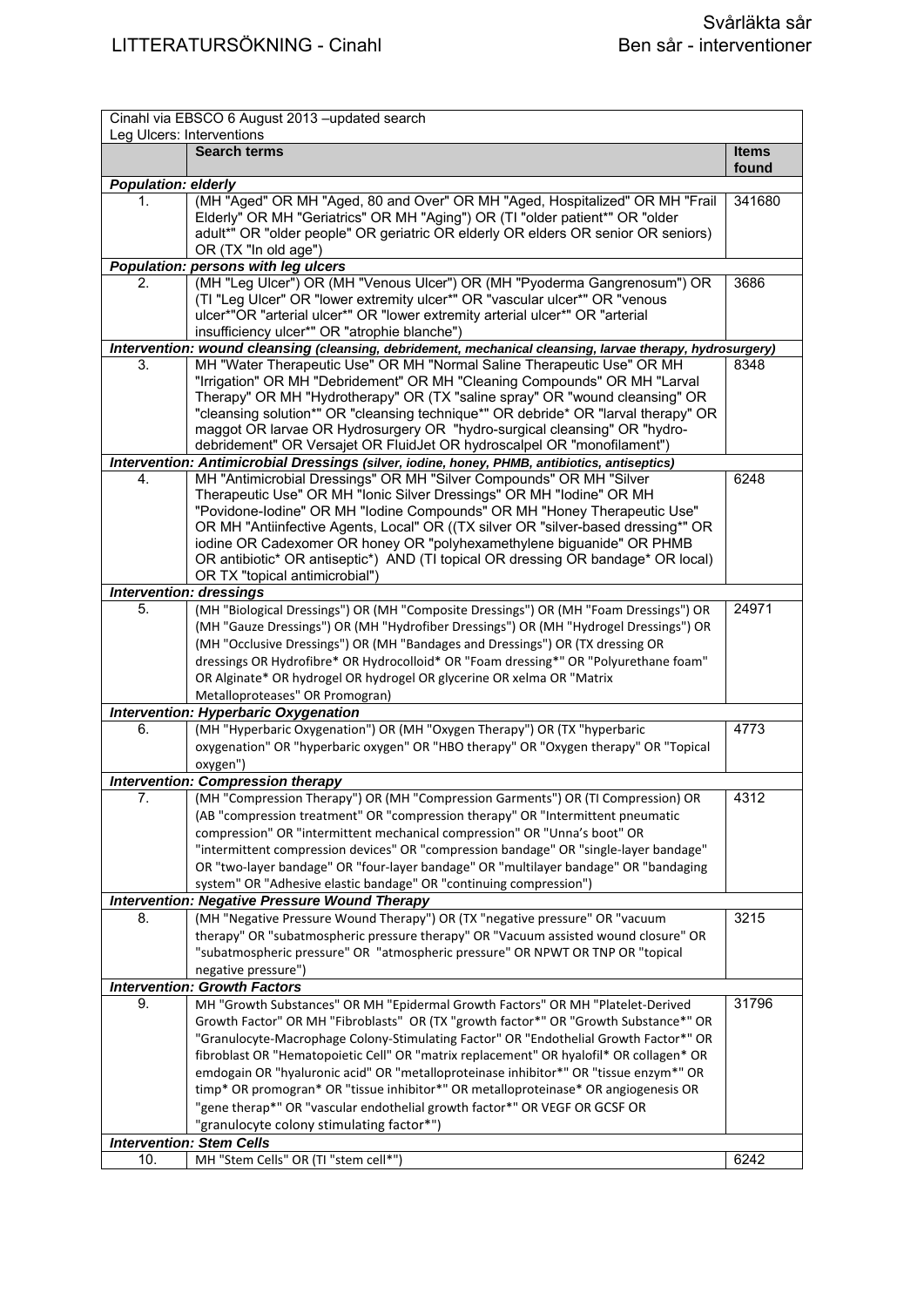| Intervention: Skin Transplantation (bioengineering of the skin and skin graft, bioengineered skin) |                                                                                                     |         |
|----------------------------------------------------------------------------------------------------|-----------------------------------------------------------------------------------------------------|---------|
| 11.                                                                                                | MH "Skin Transplantation" OR MH "Skin, Artificial" OR MH "Tissue Engineering" OR (TX                | 2781    |
|                                                                                                    | "bioengineered skin" OR "tissue-engineering skin" OR "human-tissue graft*" OR "human-               |         |
|                                                                                                    | skin device" OR "living-skin equivalent" OR "Skin graft*" OR graftskin OR "Pinch graft*" OR         |         |
|                                                                                                    | "skin substitute*" OR " skin equivalent" OR "bilayered living human skin" OR Dermagraft OR          |         |
|                                                                                                    | Apligraf OR Tendra OR "Skin transplant" OR " Skin autografting" OR STSG)                            |         |
|                                                                                                    | Intervention: Techniques (electric stimulation, ultrasound, laser, shock wave, monochromatic light) |         |
| 12.                                                                                                | MH "Electric Stimulation" OR MH "Electrical Stimulation, Functional" OR MH "Infrared                | 22233   |
|                                                                                                    | Therapy" OR MH "Ultrasonic Therapy" OR MH "Lasers Therapeutic Use" OR MH                            |         |
|                                                                                                    | "Phototherapy" OR (TX "Electrical stimulation" OR infrared OR "Therapeutic ultrasound" OR           |         |
|                                                                                                    | "laser" OR biolight OR "Shock wave*" OR shockwave* OR "bio-electric stimulation" OR                 |         |
|                                                                                                    | "Monochromatic")                                                                                    |         |
|                                                                                                    | <b>Intervention: Surgical Treatment</b>                                                             |         |
| 13.                                                                                                | MH "Pressure Ulcer Surgery" OR MH "Surgical Flaps" OR MH "Surgery, Podiatric" OR MH                 | 174093  |
|                                                                                                    | "Surgical Mesh" OR (MH "Leg Ulcer/SU") OR (MH "Venous Ulcer/SU") OR (MH "Pyoderma                   |         |
|                                                                                                    | Gangrenosum/SU") OR (MH "Venous Insufficiency/SU") OR (MH "Saphenous Vein/SU") OR                   |         |
|                                                                                                    | (MH "Varicose Veins/SU") OR (MH "Veins/SU") OR (TX "mesh graft*" OR "Functional                     |         |
|                                                                                                    | reconstruction" OR "Plastic surgery" OR "surgical debridement" OR "Subfascial endoscopic            |         |
|                                                                                                    | perforating vein surgery" OR SEPS OR "Functional reconstruction" OR "Plastic surgery" OR            |         |
|                                                                                                    | "surgical procedures" OR "foam sclerotherapy" OR sclerocompression OR "venous surgery"              |         |
|                                                                                                    | OR "endovenous laser*" OR "endovenous technique*" OR "Endovenous therap*" OR "laser                 |         |
|                                                                                                    | ablation" OR Radiofrequency OR excision OR "shave therapy") OR (TI Surgical OR Surgery)             |         |
|                                                                                                    | <b>Intervention: Systemic treatment</b>                                                             |         |
| 14.                                                                                                | MH "Platelet Aggregation Inhibitors+" OR MH "Antibiotics+" OR MH "Pentoxifylline" OR (TX            | 43630   |
|                                                                                                    | Pentoxifylline OR "Anti-Bacterial Agents" OR antibiotic*)                                           |         |
| <b>Combined sets</b>                                                                               |                                                                                                     |         |
| 15.                                                                                                | 3 OR 4 OR 5 OR 6 OR 7 OR 8 OR 9 OR 10 OR 11 OR 12 OR 13 OR 14                                       | 294,500 |
| 16.                                                                                                | 1 AND 2 AND (MH "Systematic Review" OR TI "systematic review")                                      | 5       |
| 17.                                                                                                | 1 AND 2 AND 15 AND (MH "Prospective Studies" OR MH "Concurrent                                      | 234     |
|                                                                                                    | Prospective Studies" OR MH "Program Evaluation" OR MH "Random                                       |         |
|                                                                                                    | Assignment" OR MH "Quasi-Experimental Studies" OR MH "Control Group"                                |         |
|                                                                                                    | OR MH "Multicenter Studies" OR MH "Concurrent Prospective Studies" OR                               |         |
|                                                                                                    | MH "Comparative Studies" OR MH "Clinical Trials+" OR MH "Nonrandomized                              |         |
|                                                                                                    | Trials" OR ZT "clinical trial" or ZT "randomized controlled trial" OR MH                            |         |
|                                                                                                    | "Nonexperimental Studies+")                                                                         |         |
|                                                                                                    | Limiters - Published Date: 19870101-                                                                |         |

AB = Abstract

AU = Author

DE = Term from the thesaurus

MH = Term from the "Cinahl Headings" thesaurus

MM = Major Concept

 $TI = Title$ 

TX = All Text. Performs a keyword search of all the database's searchable fields

ZC = Methodology Index

\* = Truncation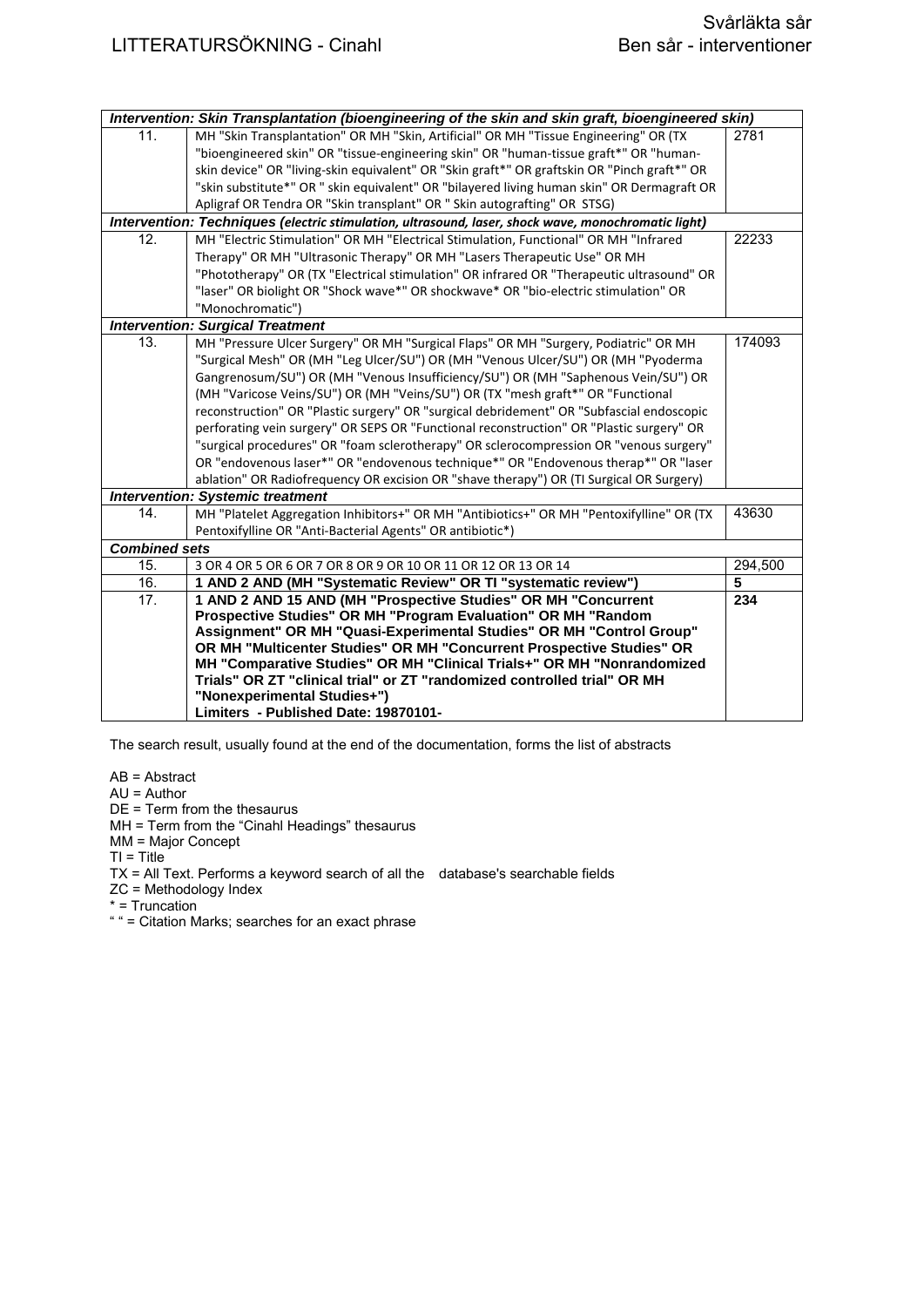| Cinahl via EBSCO 8 August 2013 - updated search<br>Leg Ulcers: prevention |                                                                                                                                                                   |              |
|---------------------------------------------------------------------------|-------------------------------------------------------------------------------------------------------------------------------------------------------------------|--------------|
|                                                                           | <b>Search terms</b>                                                                                                                                               | <b>Items</b> |
|                                                                           |                                                                                                                                                                   | found        |
| <b>Population: elderly</b>                                                |                                                                                                                                                                   |              |
| 1.                                                                        | (MH "Aged" OR MH "Aged, 80 and Over" OR MH "Aged, Hospitalized" OR MH "Frail                                                                                      | 341,680      |
|                                                                           | Elderly" OR MH "Geriatrics" OR MH "Aging") OR (TI "older patient*" OR "older<br>adult*" OR "older people" OR geriatric OR elderly OR elders OR senior OR seniors) |              |
|                                                                           | OR (TX "In old age")                                                                                                                                              |              |
|                                                                           | Population: persons with leg ulcers                                                                                                                               |              |
| 2.                                                                        | (MH "Leg Ulcer") OR (MH "Venous Ulcer") OR (MH "Pyoderma Gangrenosum") OR                                                                                         | 3,686        |
|                                                                           | (TI "Leg Ulcer" OR "lower extremity ulcer*" OR "vascular ulcer*" OR "venous                                                                                       |              |
|                                                                           | ulcer*"OR "arterial ulcer*" OR "lower extremity arterial ulcer*" OR "arterial                                                                                     |              |
|                                                                           | insufficiency ulcer*" OR "atrophie blanche")<br>Intervention: education                                                                                           |              |
| 3.                                                                        | (MH "Education") OR (MH "Patient Education") OR (MH "Vocational Education") OR                                                                                    | 97,328       |
|                                                                           | (MH "Vocational Guidance") OR (MH "Education, Continuing") OR (MH "Learning                                                                                       |              |
|                                                                           | Environment, Clinical") OR (MH "Learning Laboratories") OR (MH "Staff                                                                                             |              |
|                                                                           | Development") OR (MH "Staff Development") OR (MH "Medical Staff,                                                                                                  |              |
|                                                                           | Hospital/ED/OG") OR (MH "Nursing Staff, Hospital/ED/OG") OR (MH "Medical                                                                                          |              |
|                                                                           | Staff/ED/OG") OR (MH "Hospitalists/ED/OG") OR (MH "Staff Nurses/ED/OG") OR                                                                                        |              |
|                                                                           | (MH "Health Personnel/ED/OG") OR (MH "Caregivers/ED") OR (MH "Caregiver                                                                                           |              |
|                                                                           | Support") OR MH "Leg Ulcer Education" OR MH "Community Health Nursing                                                                                             |              |
|                                                                           | Education" OR (MH "Venous Ulcer/ED/OG") OR (MH "Leg Ulcer/ED/OG") OR MH                                                                                           |              |
|                                                                           | "Patient Centered Care" OR ((TI Education*) AND (TI nurse OR nurses OR "nursing                                                                                   |              |
|                                                                           | assistant" OR staff OR "health care assistant" OR family OR patient OR client OR                                                                                  |              |
|                                                                           | caregiver))<br>Intervention: preventive interventions (compression)                                                                                               |              |
| 4.                                                                        | (MH "Leg Ulcer/PC") OR (MH "Venous Ulcer/PC") OR (MH "Compression Therapy")                                                                                       | 4,374        |
|                                                                           | OR (MH "Compression Garments") OR (TI Compression) OR (AB "compression                                                                                            |              |
|                                                                           | treatment" OR "compression therapy" OR "Intermittent pneumatic compression" OR                                                                                    |              |
|                                                                           | "support stockings")                                                                                                                                              |              |
| <b>Study types</b>                                                        |                                                                                                                                                                   |              |
| 5.                                                                        | (MH "Prospective Studies" OR MH "Concurrent Prospective Studies" OR MH                                                                                            | 402,255      |
|                                                                           | "Program Evaluation" OR MH "Random Assignment" OR MH "Quasi-Experimental                                                                                          |              |
|                                                                           | Studies" OR MH "Control Group" OR MH "Multicenter Studies" OR MH "Concurrent                                                                                      |              |
|                                                                           | Prospective Studies" OR MH "Comparative Studies" OR MH "Clinical Trials+" OR                                                                                      |              |
|                                                                           | MH "Nonrandomized Trials" OR ZT "clinical trial" or ZT "randomized controlled trial"<br>OR MH "Nonexperimental Studies+")                                         |              |
| <b>Combined sets</b>                                                      |                                                                                                                                                                   |              |
| 6.                                                                        | 3 OR 4                                                                                                                                                            | 101,485      |
| 7.                                                                        | 1 AND 2 AND 5 AND 6                                                                                                                                               | 91           |
| $\overline{8}$ .                                                          | 7 AND Limiters - Published Date: 19870101-; Language: Danish, English,                                                                                            | 86           |
|                                                                           | Norwegian, Swedish                                                                                                                                                |              |
|                                                                           |                                                                                                                                                                   |              |

AB = Abstract

AU = Author

DE = Term from the thesaurus MH = Term from the "Cinahl Headings" thesaurus

MM = Major Concept

 $TI = Title$ 

TX = All Text. Performs a keyword search of all the database's searchable fields

ZC = Methodology Index

\* = Truncation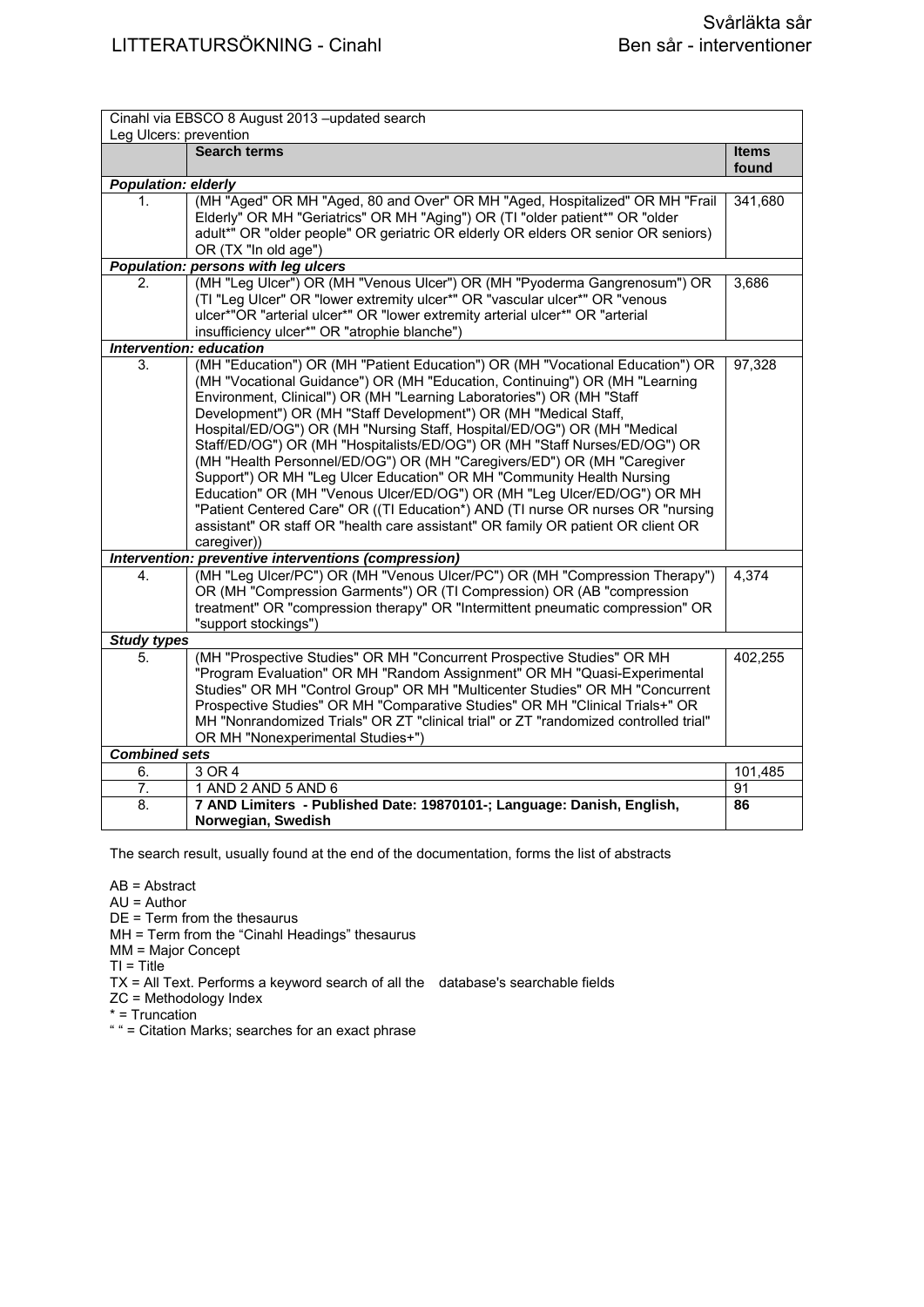Cochrane Library via Wiley 7 August 2013 (CDSR, DARE & CENTRAL) Leg Ulcers: Interventions **Search terms I** Items **found**  *Population: elderly*  1. "Aged"[Mesh:NoExp] OR "Aged, 80 and over"[Mesh] OR "Frail Elderly"[Mesh] OR "Homes for the Aged"[MeSH] 1056 *Population: persons with leg ulcers*  2. Leg Ulcer[MeSH:NoExp] OR "Varicose Ulcer"[Mesh] OR "Pyoderma Gangrenosum"[Mesh] OR "leg ulcer":ti,ab,kw 1215 *Combined sets*  3. **1 AND 2 CDSR/0 DARE/0 Central/2 HTA/0** 

The search result, usually found at the end of the documentation, forms the list of abstracts

[AU] = Author

[MAJR] = MeSH Major Topic

[MeSH] = Term from the Medline controlled vocabulary, including terms found below this term in the MeSH hierarchy

[MeSH:NoExp] = Does not include terms found below this term in the MeSH hierarchy

Systematic[SB] = Filter for retrieving systematic reviews

 $[T<sub>1</sub>] = T<sub>it</sub>$ 

[TIAB] = Title or abstract

 $[TW] = Text Word$ 

\* = Truncation

" " = Citation Marks; searches for an exact phrase

CDSR = Cochrane Database of Systematic Review

CENTRAL = Cochrane Central Register of Controlled Trials, "trials"

CRM = Method Studies

DARE = Database Abstracts of Reviews of Effects, "other reviews"

EED = Economic Evaluations

HTA = Health Technology Assessments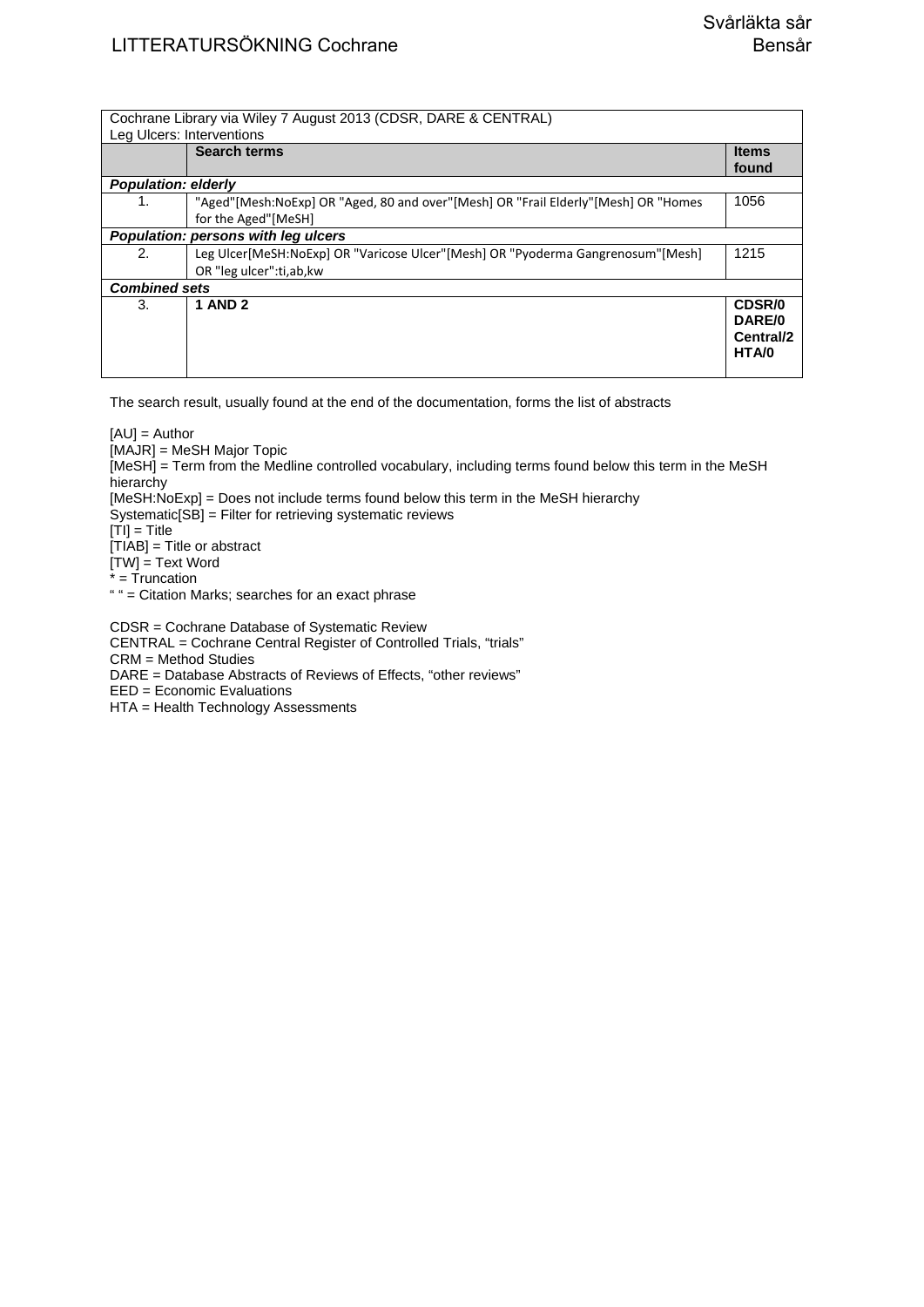| Embase via Embase.com 6 August 2013<br>Leg Ulcers: Interventions |                                                                                                                                                                               |                       |
|------------------------------------------------------------------|-------------------------------------------------------------------------------------------------------------------------------------------------------------------------------|-----------------------|
|                                                                  | <b>Search terms</b>                                                                                                                                                           | <b>Items</b><br>found |
| <b>Population: elderly</b>                                       |                                                                                                                                                                               |                       |
| 1.                                                               | 'aged'/de OR 'aged hospital patient'/de OR 'frail elderly'/de OR 'very elderly'/de OR                                                                                         | 1,394,23              |
|                                                                  | 'geriatric patient'/de                                                                                                                                                        | 5                     |
|                                                                  | Population: persons with slow-healing wounds on the legs                                                                                                                      |                       |
| 2.                                                               | 'leg ulcer'/exp OR "leg ulcer":ti OR "lower extremity ulcer":ti OR "vascular ulcer":ti OR                                                                                     | 7,639                 |
|                                                                  | "venous ulcer": ti OR "arterial ulcer": ti OR "lower extremity arterial ulcer": ti OR "arterial                                                                               |                       |
|                                                                  | insufficiency ulcer":ti OR "atrophie blanche":ti                                                                                                                              |                       |
|                                                                  | Intervention: wound cleansing (cleansing, debridement, mechanical cleansing, larvae therapy, hydrosurgery)                                                                    |                       |
| 3.                                                               | 'wound irrigation'/de OR 'debridement'/de OR 'maggot therapy'/de OR 'hydrotherapy'/de                                                                                         | 21,475                |
|                                                                  | Intervention: Antimicrobial Dressings (silver, iodine, honey, PHMB, antibiotics, antiseptics)                                                                                 |                       |
| 4.                                                               | topical antiinfective agent'/de OR 'biguanide derivative'/dd_tp OR 'honey'/de OR                                                                                              | 34,223                |
|                                                                  | 'sulfadiazine silver'/dd_tp OR 'silver'/dd_tp OR 'silver nanoparticle'/dd_tp OR 'povidone                                                                                     |                       |
|                                                                  | iodine'/dd_tp OR 'antiinfective agent'/dd_tp OR 'antibiotic agent'/dd_tp OR ('wound                                                                                           |                       |
|                                                                  | dressing'/de OR 'antibiotic agent'/de OR 'biguanide derivative'/de OR 'honey'/de OR                                                                                           |                       |
|                                                                  | 'silver'/exp OR 'cadexomer iodine'/de OR 'iodine'/de AND 'topical drug administration'/de)                                                                                    |                       |
|                                                                  | OR iodine:ti OR honey:ti OR silver:ti OR 'polyhexamethylene biguanide':ti OR antiinfective:ti                                                                                 |                       |
|                                                                  | OR antiseptic*:ti                                                                                                                                                             |                       |
|                                                                  | Intervention: bandages/dressings                                                                                                                                              |                       |
| 5.                                                               | 'bandages and dressings'/exp/de OR 'polyurethan'/de OR 'extracellular matrix'/de OR<br>'amelogenin'/de OR 'glycerol'/exp OR Hydrofibre*:ti:ab OR Hydrocolloid*:ti:ab OR "Foam | 124,750               |
|                                                                  | dressing":ti:ab OR "Polyurethane foam":ti:ab OR Alginate*:ti:ab OR hydrogel:ti:ab OR                                                                                          |                       |
|                                                                  | hydrogels:ti:ab OR glycerine:ti OR xelma:ti:ab OR "Matrix Metalloproteases":ti:ab OR                                                                                          |                       |
|                                                                  | Promogran:ti:ab                                                                                                                                                               |                       |
|                                                                  | <b>Intervention: Hyperbaric Oxygenation</b>                                                                                                                                   |                       |
| 6.                                                               | 'hyperbaric oxygen'/de OR "hyperbaric oxygenation":ti:ab OR "hyperbaric oxygen":ti:ab OR                                                                                      | 12,900                |
|                                                                  | "HBO therapy":ti:ab OR "Oxygen therapy":ti:ab OR "Topical oxygen":ti:ab                                                                                                       |                       |
|                                                                  | <b>Intervention: Compression therapy</b>                                                                                                                                      |                       |
| 7.                                                               | 'compression bandage'/exp OR 'intermittent pneumatic compression device'/exp OR 'leg                                                                                          | 23,479                |
|                                                                  | compression'/exp OR 'compression garment'/exp OR 'compression therapy'/de OR                                                                                                  |                       |
|                                                                  | compression: ti OR 'compression treatment': ab, ti OR 'compression therapy': ab, ti OR                                                                                        |                       |
|                                                                  | 'intermittent pneumatic compression':ab,ti OR 'intermittent mechanical compression':ab,ti                                                                                     |                       |
|                                                                  | OR 'unnas boot':ab,ti OR 'intermittent compression devices':ab,ti OR 'compression                                                                                             |                       |
|                                                                  | bandage':ab,ti OR 'single layer bandage':ab,ti OR 'two-layer bandage':ab,ti OR 'four layer                                                                                    |                       |
|                                                                  | bandage':ab,ti OR 'multilayer bandage':ab,ti OR 'bandaging system':ab,ti OR 'adhesive                                                                                         |                       |
|                                                                  | elastic bandage':ab,ti OR 'continuing compression':ab,ti                                                                                                                      |                       |
|                                                                  | <b>Intervention: Negative Pressure Wound Therapy</b>                                                                                                                          |                       |
| 8.                                                               | vacuum assisted closure'/de OR "negative pressure":ti OR "vacuum therapy":ti OR                                                                                               | 4,998                 |
|                                                                  | "subatmospheric pressure therapy":ti OR "Vacuum assisted wound closure":ti OR                                                                                                 |                       |
|                                                                  | "subatmospheric pressure":ti OR "atmospheric pressure":ti OR NPWT:ti OR TNP:ti OR                                                                                             |                       |
|                                                                  | "topical negative pressure":ti                                                                                                                                                |                       |
|                                                                  | <b>Intervention: Growth Factors</b>                                                                                                                                           |                       |
| 9.                                                               | 'growth factor'/exp OR 'granulocyte macrophage colony stimulating factor'/exp OR<br>'fibroblast'/exp OR 'endothelial cell growth factor'/exp OR 'collagen'/de OR 'matrix      | 502,143               |
|                                                                  | metalloproteinase inhibitor'/exp                                                                                                                                              |                       |
|                                                                  | <b>Intervention: Stem Cells</b>                                                                                                                                               |                       |
| 10.                                                              | 'stem cell'/exp OR 'stem cell':ti                                                                                                                                             | 171,136               |
|                                                                  | Intervention: Skin Transplantation (bioengineering of the skin and skin graft, bioengineered skin)                                                                            |                       |
| 11.                                                              | 'free skin graft'/exp OR 'skin transplantation'/exp OR 'tissue engineering'/exp OR 'artificial                                                                                | 53,044                |
|                                                                  | skin'/exp                                                                                                                                                                     |                       |
|                                                                  | Intervention: Techniques (electric stimulation, ultrasound, laser, shock wave, monochromatic light)                                                                           |                       |
| 12.                                                              | 'electrostimulation therapy'/de OR 'hyperthermic therapy'/exp OR 'ultrasound'/exp OR                                                                                          | 135,514               |
|                                                                  | 'extracorporeal lithotripsy'/exp OR 'phototherapy'/de OR 'electrical stimulation':ti OR                                                                                       |                       |
|                                                                  | infrared:ti OR 'infra red':ti OR 'shock wave':ti OR shockwave*:ti OR 'monochromatic                                                                                           |                       |
|                                                                  | phototherapy':ti OR 'monochromatic pulsating light':ti OR 'monochromatic light':ti                                                                                            |                       |
|                                                                  | <b>Intervention: Surgical Treatment</b>                                                                                                                                       |                       |
| 13.                                                              | 'skin surgery'/exp OR 'plastic surgery'/de OR "mesh graft":ti:ab OR "Functional                                                                                               | 814,589               |
|                                                                  | reconstruction":ti:ab OR "Plastic surgery":ti:ab OR "surgical debridement":ti:ab OR 'leg                                                                                      |                       |
|                                                                  | ulcer'/mj/dm_su OR 'leg varicosis'/mj/dm_su OR 'ablation therapy'/exp OR                                                                                                      |                       |
|                                                                  | 'sclerotherapy'/exp OR 'radiofrequency ablation'/exp OR 'vein surgery'/exp OR 'Vascular                                                                                       |                       |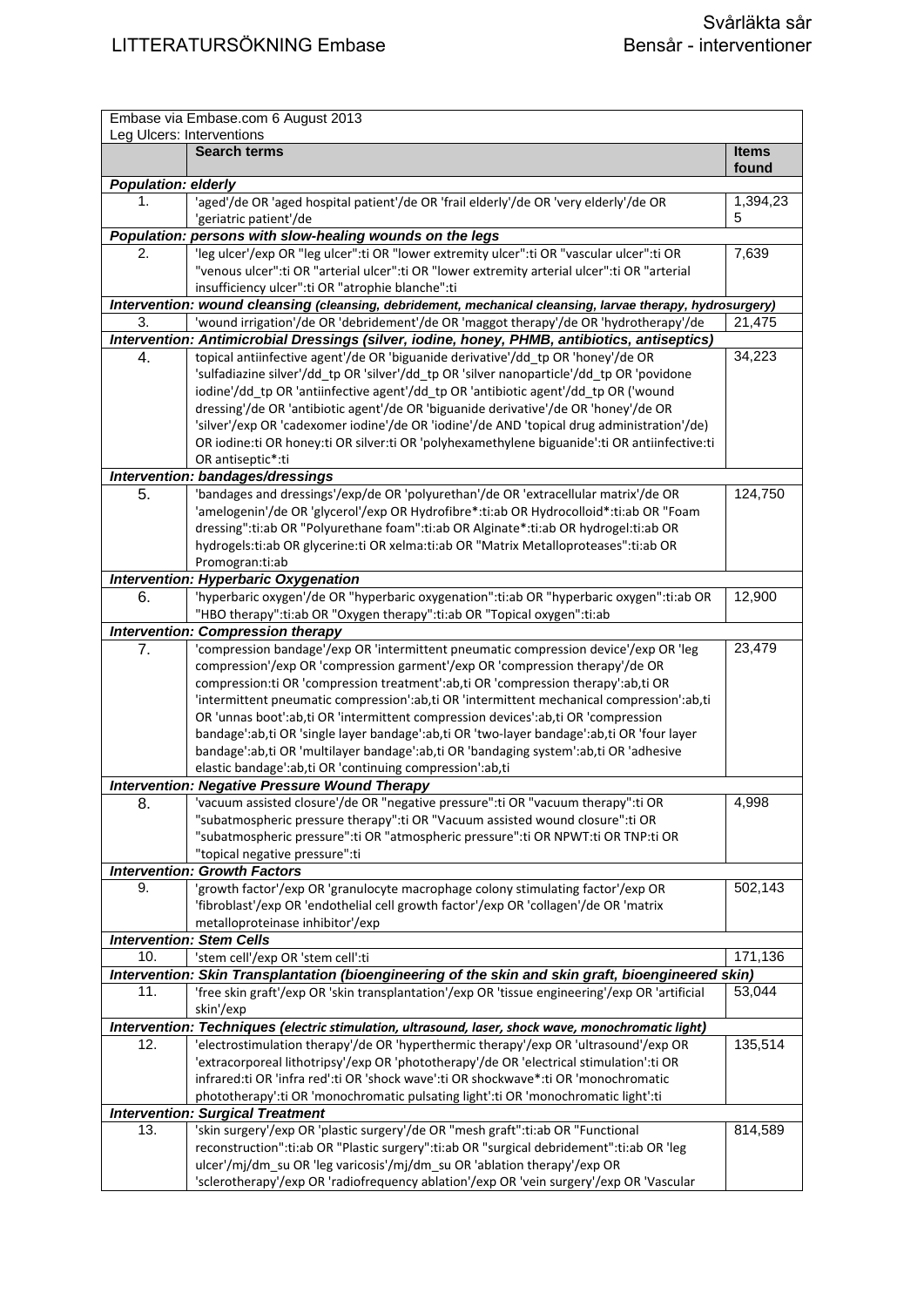|                                         | surgery'/de OR 'endovascular surgery'/exp OR 'endoscopy'/exp OR ('mesh graft':ab,ti OR<br>'subfascial endoscopic perforating vein surgery':ab,ti OR seps:ab,ti OR 'functional<br>reconstruction':ab,ti OR 'plastic surgery':ab,ti OR 'surgical procedures':ab,ti OR 'foam<br>sclerotherapy':ab,ti OR sclerocompression:ab,ti OR 'venous surgery':ab,ti OR 'endovenous<br>laser':ab,ti OR 'endovenous technique':ab,ti OR 'endovenous therapy':ab,ti OR 'laser   |               |  |
|-----------------------------------------|-----------------------------------------------------------------------------------------------------------------------------------------------------------------------------------------------------------------------------------------------------------------------------------------------------------------------------------------------------------------------------------------------------------------------------------------------------------------|---------------|--|
|                                         | ablation':ab,ti OR radiofrequency:ab,ti OR excision:ab,ti OR 'shave therapy':ab,ti OR<br>surgical: ti OR surgery: ti)                                                                                                                                                                                                                                                                                                                                           |               |  |
| <b>Intervention: Systemic treatment</b> |                                                                                                                                                                                                                                                                                                                                                                                                                                                                 |               |  |
| 14.                                     | 'antiinfective agent'/exp OR 'pentoxifylline'/exp OR 'antithrombocytic agent'/exp OR<br>'antibiotic agent'/exp                                                                                                                                                                                                                                                                                                                                                  | 1,919,07<br>2 |  |
|                                         | <b>Combined sets</b>                                                                                                                                                                                                                                                                                                                                                                                                                                            |               |  |
| 15.                                     | 3 OR 4 OR 5 OR 6 OR 7 OR 8 OR 9 OR 10 OR 11 OR 12 OR 13 OR 14                                                                                                                                                                                                                                                                                                                                                                                                   | 3,407,27      |  |
| 16.                                     | 1 AND 2 AND 15 AND 'systematic review'/exp                                                                                                                                                                                                                                                                                                                                                                                                                      | $\mathbf{2}$  |  |
| 17.                                     | 1 AND 2 AND 16 AND ('controlled clinical trial'/de OR 'randomized controlled<br>trial'/de OR 'clinical trial'/de OR 'multicenter study'/de OR 'intervention<br>study'/de OR 'longitudinal study'/de OR 'prospective study'/de OR<br>'comparative study'/de OR 'controlled study'/de OR 'pretest posttest control<br>group design'/de OR 'major clinical study'/de) AND [1-1-1987]/sd AND<br>([danish]/lim OR [english]/lim OR [norwegian]/lim OR [swedish]/lim) | 551           |  |

/de= Term from the EMTREE controlled vocabulary

/exp= Includes terms found below this term in the EMTREE hierarchy

/mj = Major Topic

:ab = Abstract

:au = Author

:ti = Article Title

:ti:ab = Title or abstract

 $* =$ Truncation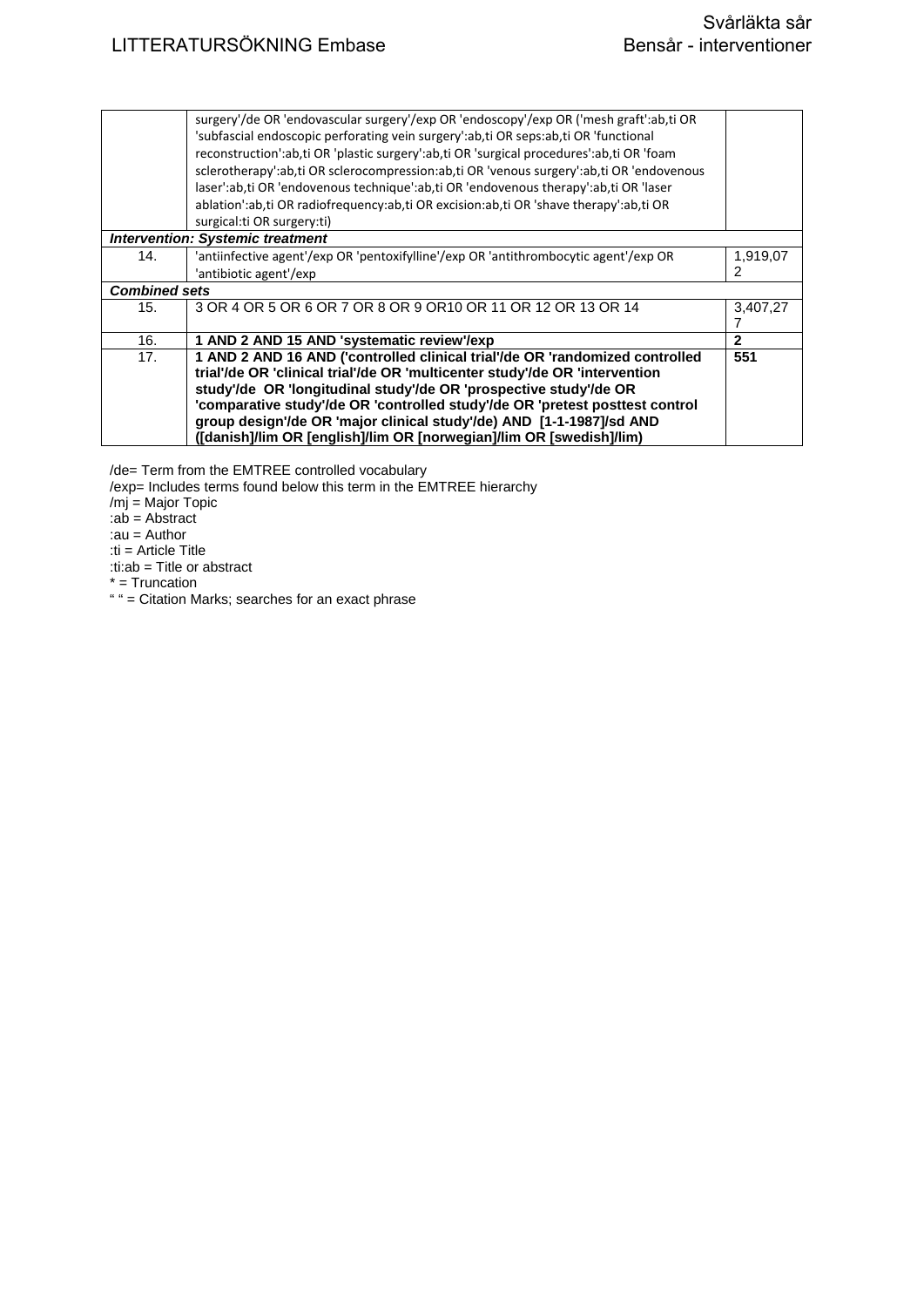|                            | Embase via Embase.com 8 August 2013 - updated search                                                              |                       |
|----------------------------|-------------------------------------------------------------------------------------------------------------------|-----------------------|
| Leg Ulcers: prevention     |                                                                                                                   |                       |
|                            | <b>Search terms</b>                                                                                               | <b>Items</b><br>found |
| <b>Population: elderly</b> |                                                                                                                   |                       |
| 1.                         | 'aged'/de OR 'aged hospital patient'/de OR 'frail elderly'/de OR 'very elderly'/de OR                             | 1,361,81              |
|                            | 'geriatric patient'/de                                                                                            | 7                     |
|                            | Population: persons with leg ulcers                                                                               |                       |
| $\overline{2}$ .           | leg ulcer'/exp OR "leg ulcer":ti OR "lower extremity ulcer":ti OR "vascular ulcer":ti OR                          | 6,198                 |
|                            | "venous ulcer":ti OR "arterial ulcer":ti OR "lower extremity arterial ulcer":ti OR "arterial                      |                       |
|                            | insufficiency ulcer":ti OR "atrophie blanche":ti                                                                  |                       |
|                            | Intervention: education                                                                                           |                       |
| 3.                         | 'in service training'/exp OR 'medical education'/exp OR 'staff training'/exp OR 'continuing                       | 229,589               |
|                            | education'/exp OR 'interdisciplinary education'/exp OR 'teamwork'/exp OR 'patient                                 |                       |
|                            | education'/exp OR 'self help'/exp OR 'health education'/de OR 'caregiver support'/exp OR                          |                       |
|                            | (Education*:ti AND (nurse:ti OR nurses:ti OR "nursing assistant":ti OR staff:ti OR "health                        |                       |
|                            | care assistant":ti OR family:ti OR patient:ti OR client:ti OR caregiver:ti))                                      |                       |
|                            | Intervention: preventive interventions (compression)                                                              |                       |
| $\overline{4}$ .           | ('compression bandage'/exp OR 'protective clothing'/exp OR 'intermittent pneumatic                                | 2,052                 |
|                            | compression device'/exp OR 'leg compression'/exp OR 'compression garment'/exp OR                                  |                       |
|                            | 'compression therapy'/de OR compression:ti OR 'compression treatment':ab,ti OR                                    |                       |
|                            | 'compression therapy':ab,ti OR 'intermittent pneumatic compression':ab,ti OR 'intermittent                        |                       |
|                            | mechanical compression':ab,ti OR 'unnas boot':ab,ti OR 'intermittent compression                                  |                       |
|                            | devices':ab,ti OR 'compression bandage':ab,ti OR 'single layer bandage':ab,ti OR 'two-layer                       |                       |
|                            | bandage':ab,ti OR 'four layer bandage':ab,ti OR 'multilayer bandage':ab,ti OR 'bandaging                          |                       |
|                            | system':ab,ti OR 'adhesive elastic bandage':ab,ti OR 'continuing compression':ab,ti) AND                          |                       |
|                            | ('prevention'/de OR 'primary prevention'/exp OR 'prophylaxis'/de Or prevention:ti:ab)                             |                       |
| <b>Study types</b>         |                                                                                                                   |                       |
| 5.                         | ('controlled clinical trial'/de OR 'randomized controlled trial'/de OR 'clinical trial'/de OR                     | 5,149,91              |
|                            | 'multicenter study'/de OR 'intervention study'/de OR 'longitudinal study'/de OR                                   | 3                     |
|                            | 'prospective study'/de OR 'comparative study'/de OR 'controlled study'/de OR 'pretest                             |                       |
|                            | posttest control group design'/de OR 'major clinical study'/de)                                                   |                       |
| <b>Combined sets</b>       |                                                                                                                   |                       |
| 6.                         | 3 OR 4                                                                                                            | 231,490               |
| 7.                         | 1 AND 2 AND 5 AND 6                                                                                               | 13                    |
| $\overline{8}$ .           | 7 AND ([danish]/lim OR [english]/lim OR [norwegian]/lim OR [swedish]/lim)<br>AND [embase]/lim) AND [1987-2012]/py | 12                    |

/de= Term from the EMTREE controlled vocabulary

/exp= Includes terms found below this term in the EMTREE hierarchy

/mj = Major Topic

:ab = Abstract

:au = Author :ti = Article Title

:ti:ab = Title or abstract

\* = Truncation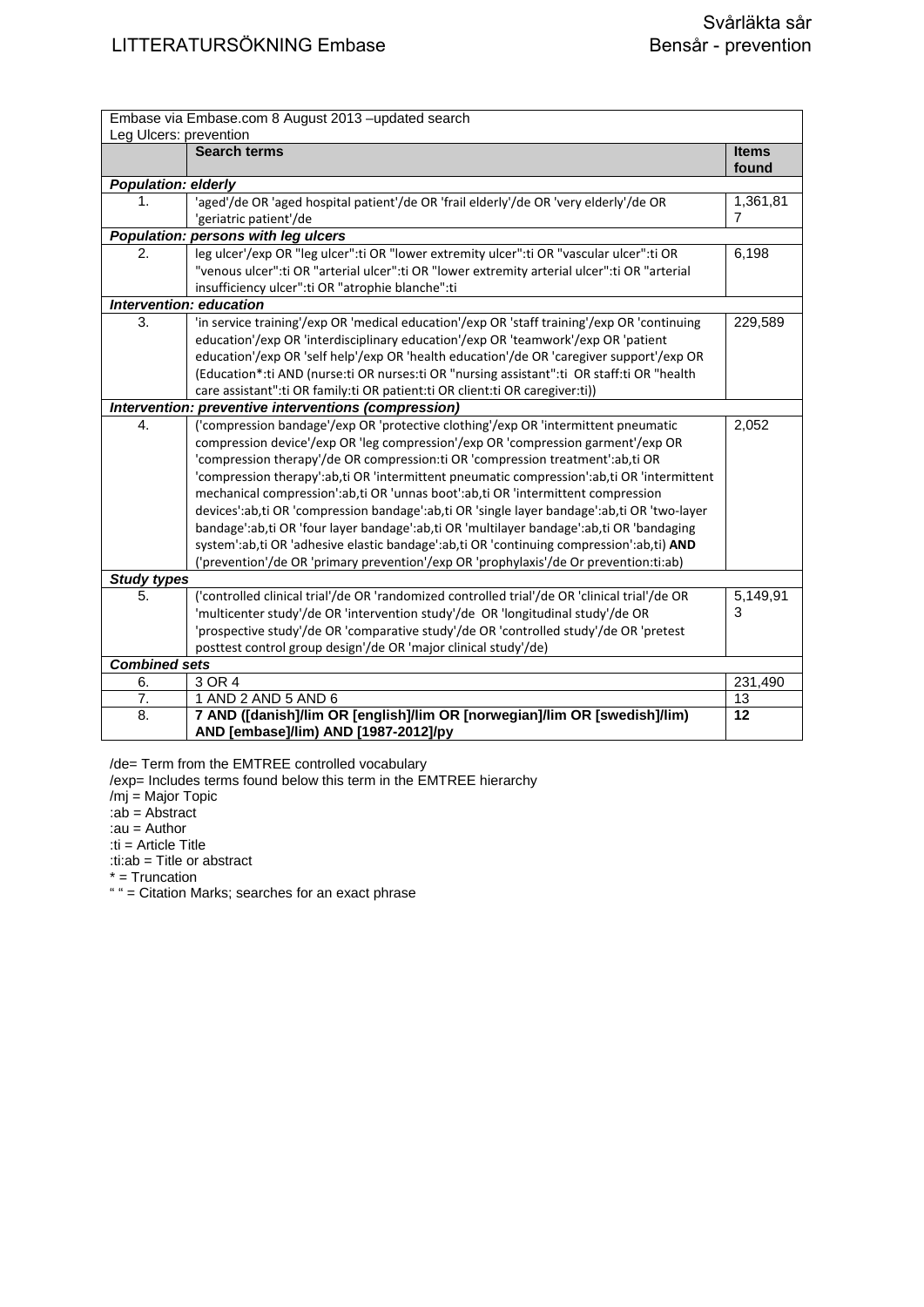| Pubmed via NLM 7 August 2013<br>Leg Ulcers: Interventions |                                                                                                                                                                               |                       |
|-----------------------------------------------------------|-------------------------------------------------------------------------------------------------------------------------------------------------------------------------------|-----------------------|
|                                                           | <b>Search terms</b>                                                                                                                                                           | <b>Items</b><br>found |
| <b>Population: elderly</b>                                |                                                                                                                                                                               |                       |
| 1.                                                        | "Aged"[Mesh:NoExp] OR "Aged, 80 and over"[Mesh] OR "Frail Elderly"[Mesh] OR                                                                                                   | 2406876               |
|                                                           | "Homes for the Aged"[MeSH] OR Aged[ti] OR elder[ti] OR elderly[ti] OR elders[ti]                                                                                              |                       |
|                                                           | OR old[ti] OR older[ti] OR geriatric[ti] OR "65 years"[ti] OR senior[ti] OR seniors[ti]                                                                                       |                       |
|                                                           | OR ((Aged[tiab] OR elder[tiab] OR elderly[tiab] OR elders[tiab] OR old[tiab] OR                                                                                               |                       |
|                                                           | older[tiab] OR geriatric[tiab] OR "65 years"[tiab] OR senior[tiab] OR seniors[tiab])                                                                                          |                       |
|                                                           | NOT (medline[SB] OR oldmedline[SB]))                                                                                                                                          |                       |
| 2.                                                        | Population: persons with leg ulcers<br>Leg Ulcer[MeSH:NoExp] OR "Varicose Ulcer"[Mesh] OR "Pyoderma Gangrenosum"[Mesh]                                                        | 12179                 |
|                                                           | OR ((ulcer*[ti] OR "chronic wound*"[ti]) AND leg*[ti]) OR (("leg ulcer*"[tiab] OR "lower                                                                                      |                       |
|                                                           | extremity ulcer*"[tiab] OR "vascular ulcer*"[tiab] OR "venous ulcer*"[tiab] OR "arterial                                                                                      |                       |
|                                                           | ulcer*"[tiab] OR "lower extremity arterial ulcer*"[tiab] OR "arterial insufficiency                                                                                           |                       |
|                                                           | ulcer*"[tiab] OR "atrophie blanche" [tiab]) NOT Medline[SB])                                                                                                                  |                       |
|                                                           | Intervention: wound cleansing (cleansing, debridement, mechanical cleansing, larvae therapy, hydrosurgery)                                                                    |                       |
| 3.                                                        | "Sodium Hypochlorite/therapeutic use"[MeSH Terms] OR "Therapeutic                                                                                                             | 68430                 |
|                                                           | Irrigation/methods"[MeSH:NoExp] OR "saline spray"[tiab] OR "wound cleansing"[tiab]                                                                                            |                       |
|                                                           | "cleansing solution*"[tiab] OR "cleansing technique*"[tiab] OR Debridement[MeSH] OR                                                                                           |                       |
|                                                           | debridement[tiab] OR "Larva"[Mesh] OR "larval therapy"[tiab] OR maggot[ti] OR "maggot                                                                                         |                       |
|                                                           | debridement"[tiab] OR "maggot therapy"[tiab] OR larvae[ti] OR                                                                                                                 |                       |
|                                                           | "Hydrotherapy"[MeSH:NoExp] OR Hydrosurgery[tiab] OR "hydro-surgical cleansing"[tiab]                                                                                          |                       |
|                                                           | OR "hydro-debridement"[tiab] OR Versajet[tiab] OR FluidJet[tiab] OR hydroscalpel[tiab] OR                                                                                     |                       |
|                                                           | "monofilament fibre"[tiab]                                                                                                                                                    |                       |
|                                                           | Intervention: Antimicrobial Dressings (silver, iodine, honey, PHMB, antibiotics, antiseptics)                                                                                 |                       |
| 4.                                                        | "Silver/therapeutic use"[MeSH] OR silver[ti] OR silver-based dressing*[tiab] OR "Iodine                                                                                       | 297301                |
|                                                           | Compounds/therapeutic use"[Mesh] OR "Iodophors"[Mesh] OR "Povidone-                                                                                                           |                       |
|                                                           | Iodine/therapeutic use"[MeSH] OR "cadexomer iodine"[Substance Name] OR iodine[tiab]                                                                                           |                       |
|                                                           | OR Cadexomer[tiab] OR "iodinated cadexomer"[tiab] OR Honey[MeSH] OR honey[ti] OR                                                                                              |                       |
|                                                           | "antibacterial honey"[tiab] OR "manuka honey"[tiab] OR "honey dressing"[tiab] OR honey-                                                                                       |                       |
|                                                           | impregnated dressing*[tiab] OR "therapeutic honey"[tiab] OR Medihoney[tiab] OR                                                                                                |                       |
|                                                           | "polyhexamethylene biguanide"[Supplementary Concept] OR "polyhexamethylene                                                                                                    |                       |
|                                                           | biguanide"[tiab] OR PHMB[tiab] OR "Anti-Bacterial Agents/therapeutic use"[MeSH] OR                                                                                            |                       |
|                                                           | antibiotics[tiab] OR "Anti-Infective Agents, Local"[Mesh] OR antiseptics[tiab]                                                                                                |                       |
| 5.                                                        | Intervention: bandages/dressings                                                                                                                                              | 80961                 |
|                                                           | "Bandages, Hydrocolloid"[Mesh] OR "Bandages"[Mesh:NoExp] OR "Biological<br>Dressings"[Mesh] OR "Polyurethanes"[Mesh] OR "Alginates/therapeutic use"[MeSH Terms]               |                       |
|                                                           | OR "Extracellular Matrix Proteins/therapeutic use"[MeSH] OR "Amelogenin/therapeutic                                                                                           |                       |
|                                                           | use"[MeSH] OR "Hydrogels/therapeutic use"[MeSH Terms] OR "Occlusive Dressings"[Mesh]                                                                                          |                       |
|                                                           | OR "Glycerol"[Mesh:NoExp] OR dressing[tiab] OR dressings[tiab] OR Hydrofibre*[tiab] OR                                                                                        |                       |
|                                                           | Hydrocolloid*[tiab] OR Foam dressing*[tiab] OR "Polyurethane foam"[tiab] OR                                                                                                   |                       |
|                                                           | Alginate[tiab] OR Alginates[tiab] OR hydrogel[tiab] OR hydrogels[tiab] OR glycerine[tiab] OR                                                                                  |                       |
|                                                           | xelma[tiab] OR "Matrix Metalloproteases"[tiab] OR Promogran[tiab]                                                                                                             |                       |
|                                                           | <b>Intervention: Hyperbaric Oxygenation</b>                                                                                                                                   |                       |
| 6.                                                        | "Hyperbaric Oxygenation" [MeSH] OR "Oxygen/therapeutic use"[MeSH] OR "hyperbaric                                                                                              | 25021                 |
|                                                           | oxygenation"[tiab] OR "hyperbaric oxygen"[tiab] OR "HBO therapy"[tiab] OR "Oxygen                                                                                             |                       |
|                                                           | therapy" [tiab] OR "Topical oxygen"[tiab]                                                                                                                                     |                       |
|                                                           | <b>Intervention: Compression therapy</b>                                                                                                                                      |                       |
| 7.                                                        | "Intermittent Pneumatic Compression Devices"[MeSH] OR "Compression Bandages"[Mesh]                                                                                            | 22855                 |
|                                                           | OR "Stockings, Compression"[Mesh] OR Compression[ti] OR "compression treatment"[tiab]                                                                                         |                       |
|                                                           | OR "compression therapy"[tiab] OR "Intermittent pneumatic compression"[tiab] OR                                                                                               |                       |
|                                                           | "intermittent mechanical compression"[tiab] OR "Unna's boot"[tiab] OR "intermittent                                                                                           |                       |
|                                                           | compression devices"[tiab] OR "compression bandage"[tiab] OR ("Bandages"[Mesh] AND<br>compress*[tiab]) OR "single-layer bandage"[tiab] OR "two-layer bandage"[tiab] OR "four- |                       |
|                                                           | layer bandage"[tiab] OR "multilayer bandage"[tiab] OR "bandaging system"[tiab] OR                                                                                             |                       |
|                                                           | "Adhesive elastic bandage"[tiab] OR "continuing compression"[tiab]                                                                                                            |                       |
|                                                           | <b>Intervention: Negative Pressure Wound Therapy</b>                                                                                                                          |                       |
| 8.                                                        | "Negative-Pressure Wound Therapy"[MeSH] OR ("Vacuum"[MeSH Terms] AND "Wound                                                                                                   | 16473                 |
|                                                           | Healing"[MeSH Terms]) OR "negative pressure" [tiab] OR "vacuum therapy" [tiab] OR                                                                                             |                       |
|                                                           | "subatmospheric pressure therapy" [tiab] OR "Vacuum assisted wound closure"[tiab] OR                                                                                          |                       |
|                                                           | "subatmospheric pressure"[tiab] OR "atmospheric pressure"[tiab] OR NPWT[tiab] OR                                                                                              |                       |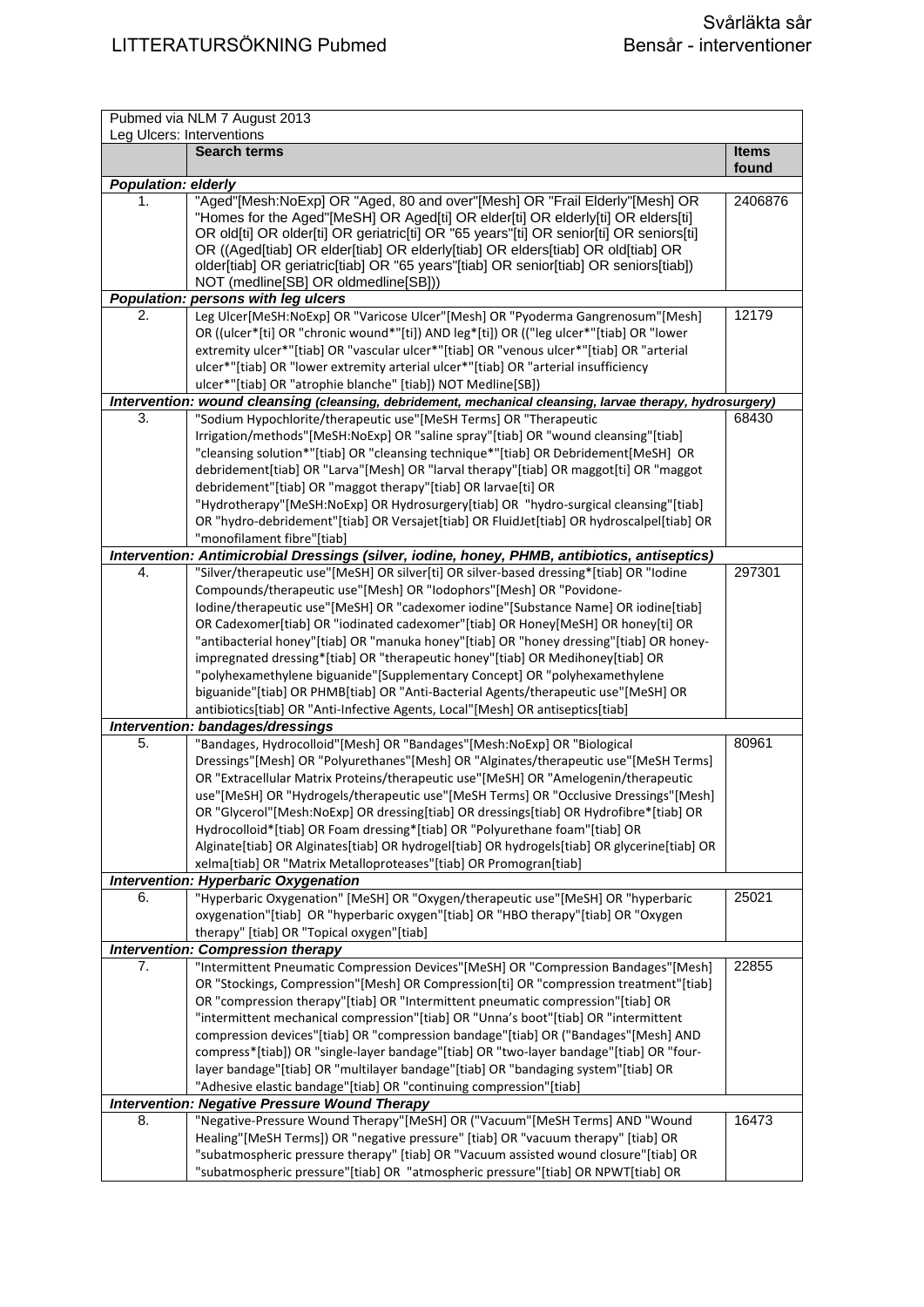|                                     | TNP[tiab] OR "topical negative pressure"[tiab]                                                      |         |  |
|-------------------------------------|-----------------------------------------------------------------------------------------------------|---------|--|
| <b>Intervention: Growth Factors</b> |                                                                                                     |         |  |
| 9.                                  | "Growth Substances"[MeSH] OR "Epidermal Growth Factor/therapeutic use"[MeSH] OR                     | 604977  |  |
|                                     | "Platelet-Derived Growth Factor/therapeutic use"[MeSH] OR "Fibroblast Growth                        |         |  |
|                                     | Factors/therapeutic use"[MeSH] OR growth factor*[tiab] OR Growth Substance*[tiab] OR                |         |  |
|                                     | "Granulocyte-Macrophage Colony-Stimulating Factor"[tiab] OR Endothelial Growth                      |         |  |
|                                     | Factor*[tiab] OR fibroblast[tiab] OR "Hematopoietic Cell"[tiab] OR "matrix                          |         |  |
|                                     | replacement"[tiab] OR hyalofil*[tiab] OR collagen*[tiab] OR emdogain[tiab] OR "hyaluronic           |         |  |
|                                     | acid"[tiab] OR metalloproteinase inhibitor*[tiab] OR "tissue enzyme"[tiab] OR timp*[tiab]           |         |  |
|                                     | OR promogran*[tiab] OR tissue inhibitor*[tiab] OR metalloproteinase*[tiab] OR                       |         |  |
|                                     | angiogenesis[tiab] OR "gene therapy"[tiab] OR "gene therapies" [tiab] OR vascular                   |         |  |
|                                     | endothelial growth factor*[tiab] OR VEGF[tiab] OR GCSF[tiab] OR granulocyte colony                  |         |  |
|                                     | stimulating factor*[tiab]                                                                           |         |  |
|                                     |                                                                                                     |         |  |
|                                     | <b>Intervention: Stem Cells</b>                                                                     |         |  |
| 10.                                 | "Stem Cell Transplantation"[MeSH] OR "Stem Cells"[MeSH] OR "stem cell"[tiab] OR "stem               | 328233  |  |
|                                     | cells"[tiab] OR marrow[tiab]                                                                        |         |  |
|                                     | Intervention: Skin Transplantation (bioengineering of the skin and skin graft, bioengineered skin)  |         |  |
| 11.                                 | ("Tissue Engineering"[Mesh] AND "Skin"[Mesh]) OR "Skin Transplantation"[Mesh] OR "Skin,             | 38499   |  |
|                                     | Artificial"[MeSH] OR "bioengineered skin"[tiab] OR "tissue-engineering skin"[tiab] OR               |         |  |
|                                     | human-tissue graft*[tiab] OR "human-skin device"[tiab] OR "living-skin equivalent"[tiab] OR         |         |  |
|                                     | Skin graft*[tiab] OR graftskin[tiab] OR Pinch graft*[tiab] OR "skin substitute*" OR " skin          |         |  |
|                                     | equivalent" OR "bilayered living human skin"[tiab] OR Dermagraft[tiab] OR Apligraf [tiab]           |         |  |
|                                     | OR Tendra[tiab] OR "Skin transplant"[tiab] OR " Skin autografting"[tiab] OR STSG[tiab]              |         |  |
|                                     | Intervention: Techniques (electric stimulation, ultrasound, laser, shock wave, monochromatic light) |         |  |
| 12.                                 | "Electric Stimulation Therapy"[Mesh] OR "Electric Stimulation/methods"[MeSH] OR                     | 354645  |  |
|                                     | "Transcutaneous Electric Nerve Stimulation"[Mesh:NoExp] OR "Electric Stimulation"[MeSH]             |         |  |
|                                     | OR Electrical stimulation[tiab] OR "Transcutaneous electrical nerve stimulation"[tiab] OR           |         |  |
|                                     | "Infrared Rays/therapeutic use"[MeSH] OR infrared[tiab] OR "Ultrasonic                              |         |  |
|                                     | Therapy"[MeSH:NoExp] OR "Ultrasonics"[Mesh] OR Ultrasound[ti] OR "Therapeutic                       |         |  |
|                                     | ultrasound"[tiab] OR "Laser Therapy, Low-Level/methods"[MeSH] OR "laser therapy"[tiab]              |         |  |
|                                     | OR biolight[tiab] OR "High-Energy Shock Waves"[Mesh] OR Shock wave*[tiab] OR                        |         |  |
|                                     | shockwave*[tiab] OR "Phototherapy"[Mesh] OR "Monochromatic phototherapy"[tiab] OR                   |         |  |
|                                     |                                                                                                     |         |  |
|                                     | "Monochromatic pulsating light"[tiab] OR "monochromatic light"[tiab]                                |         |  |
|                                     | <b>Intervention: Surgical Treatment</b>                                                             |         |  |
| 13.                                 | "Surgical Procedures, Minimally Invasive"[Mesh:NoExp] OR "Vascular Surgical                         | 733706  |  |
|                                     | Procedures"[Mesh:NoExp] OR "Endovascular Procedures"[Mesh] OR "Leg                                  |         |  |
|                                     | ulcer/surgery"[MeSH:NoExp] OR "Surgical Mesh"[Mesh] OR "Surgery, Plastic"[MeSH] OR                  |         |  |
|                                     | "Sclerotherapy"[Mesh] OR "Endoscopy"[Mesh:NoExp] OR "Venous                                         |         |  |
|                                     | Insufficiency/surgery"[Mesh:NoExp] OR "Varicose Ulcer/surgery"[MeSH:NoExp] OR                       |         |  |
|                                     | "Saphenous Vein/surgery"[MeSH:NoExp] OR "Varicose Veins/surgery"[MeSH:NoExp] OR                     |         |  |
|                                     | "Veins/surgery"[MeSH:NoExp] OR "Radio Waves"[Mesh] OR mesh graft*[tiab] OR                          |         |  |
|                                     | "Subfascial endoscopic perforating vein surgery"[tiab] OR SEPS[tiab] OR "Functional                 |         |  |
|                                     | reconstruction"[tiab] OR "Plastic surgery"[tiab] OR "surgical procedures"[tiab] OR "foam            |         |  |
|                                     | sclerotherapy"[tiab] OR sclerocompression[tiab] OR "venous surgery"[tiab] OR endovenous             |         |  |
|                                     | laser*[tiab] OR endovenous technique*[tiab] OR Endovenous therap*[tiab] OR "laser                   |         |  |
|                                     | ablation"[tiab] OR Radiofrequency[tiab] OR excision[tiab] OR "shave therapy"[tiab] OR               |         |  |
|                                     | Surgical[ti] OR Surgery[ti]                                                                         |         |  |
|                                     | <b>Intervention: Systemic treatment</b>                                                             |         |  |
| 14.                                 | "Platelet Aggregation Inhibitors"[Mesh] OR" platelet aggregation"[tiab] OR                          | 398221  |  |
|                                     | "Pentoxifylline"[Mesh] OR Pentoxifylline[tiab] OR "Anti-Bacterial Agents"[Mesh:NoExp] OR            |         |  |
|                                     | Anti-Bacterial Agents[tiab] OR antibiotic*[tiab]                                                    |         |  |
| <b>Combined sets</b>                |                                                                                                     |         |  |
| 15.                                 | 3 OR 4 OR 5 OR 6 OR 7 OR 8 OR 9 OR 10 OR 11 OR 12 OR 13 OR 14                                       | 2569526 |  |
| 16.                                 | 1 AND 2 AND systematic[SB]                                                                          | 64      |  |
| 17.                                 | 1 AND 2 AND 15                                                                                      | 2113    |  |
| 18.                                 | (1 AND 2 AND 15) AND ("Clinical Trial" [Publication Type] OR "Controlled                            | 262     |  |
|                                     | Clinical Trial" [Publication Type] OR "Multicenter Study" [Publication Type]                        |         |  |
|                                     | OR "Randomized Controlled Trial" [Publication Type] OR "Prospective                                 |         |  |
|                                     | Studies"[Mesh] OR "Cohort Studies"[Mesh:NoExp] OR "Follow-Up                                        |         |  |
|                                     | Studies"[Mesh] OR "Clinical trial*" [tw] ClinicalTrial*[tw] OR "controlled trial"                   |         |  |
|                                     | [tiab] OR (((random*[ti] OR controlled[ti] OR multi-center[ti] OR prospective[ti])                  |         |  |
|                                     | AND (trial[ti] OR study[ti] OR cohort[ti]) OR randomized[tiab] OR                                   |         |  |
|                                     | randomization[tiab] OR randomized[tiab] OR randomization[tiab])) OR                                 |         |  |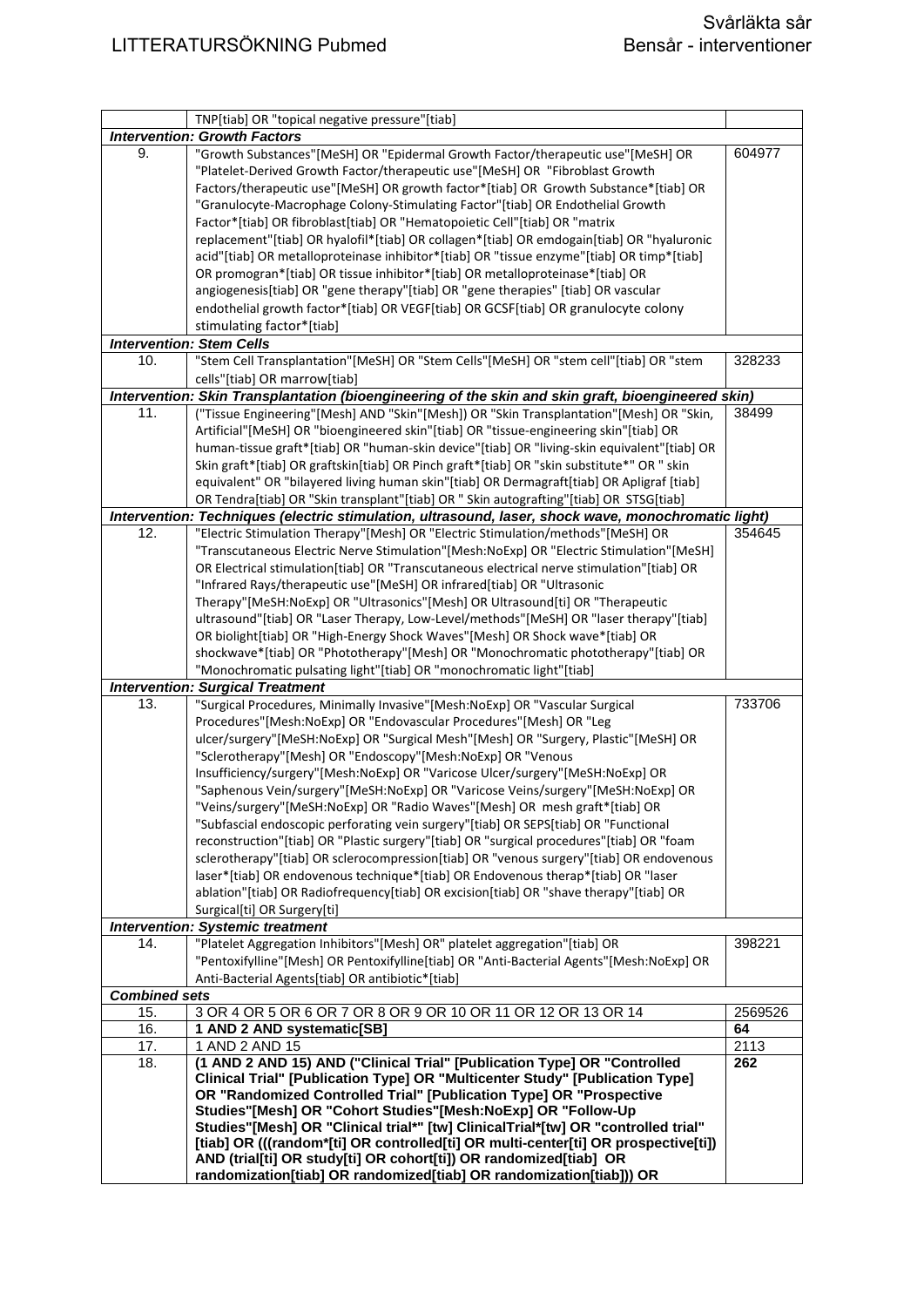| "Nonrandomized controlled trial" [tiab] OR "prospective controlled           |  |
|------------------------------------------------------------------------------|--|
| study"[tiab] OR "prospective study"[tiab] OR "Prospective cohort"[tiab] OR   |  |
| "Prospective multicentre cohort"[tiab] OR "observational cohort study"[tiab] |  |
| OR "prospective multicenter"[tiab] OR "basal level"[tiab] OR baseline[tiab]) |  |
| AND (English[la] OR Swedish[la] OR Norwegian[la] OR Danish[la])              |  |
| Filters activated: Publication date from 1987/01/01                          |  |

[MeSH] = Term from the Medline controlled vocabulary, including terms found below this term in the MeSH **hierarchy** [MeSH:NoExp] = Does not include terms found below this term in the MeSH hierarchy [MAJR] = MeSH Major Topic [TIAB] = Title or abstract  $[TI] = Title$ [AU] = Author  $[TW]$  = Text Word Systematic[SB] = Filter for retrieving systematic reviews \* = Truncation " " = Citation Marks; searches for an exact phrase